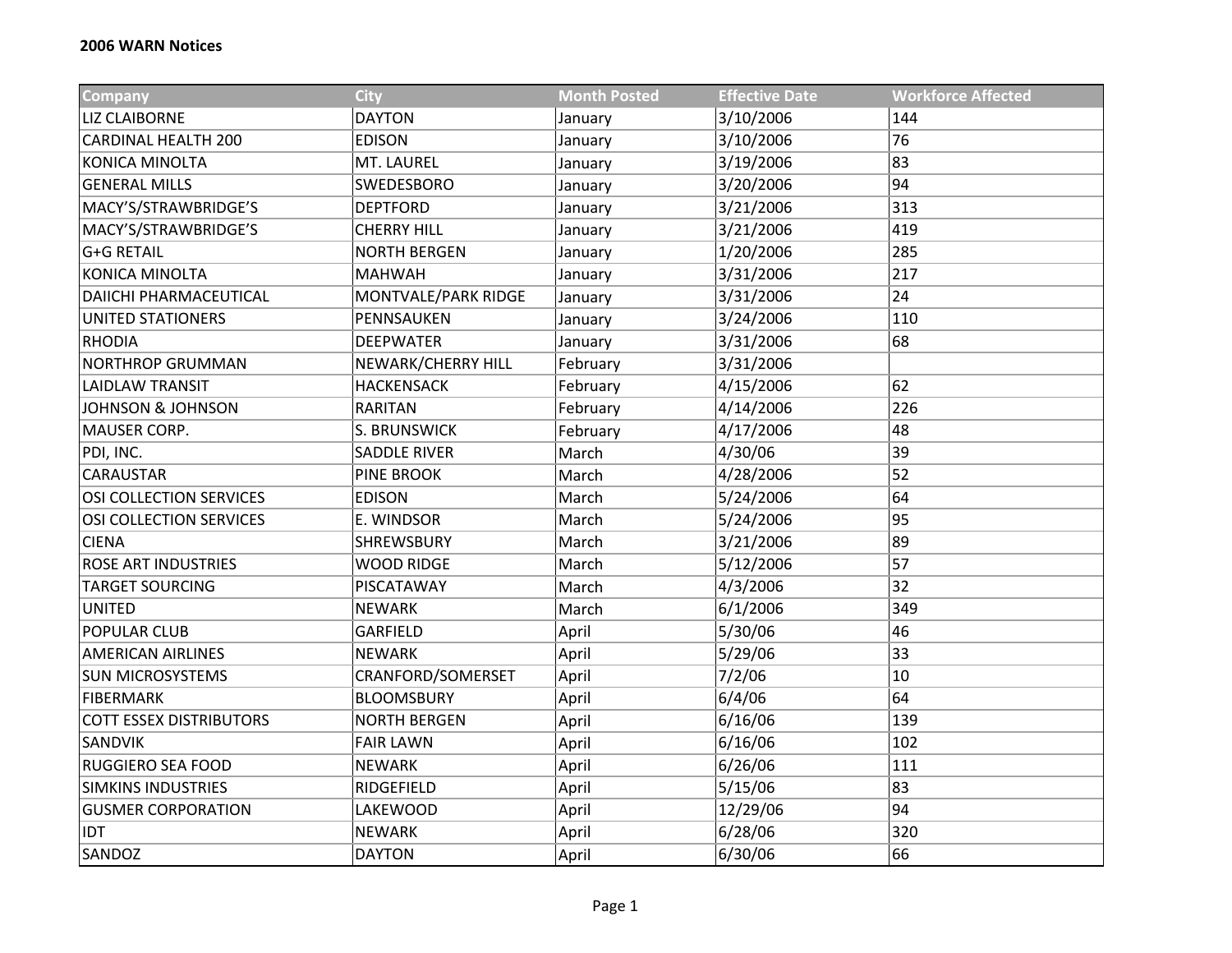| <b>Company</b>                  | <b>City</b>              | <b>Month Posted</b> | <b>Effective Date</b> | <b>Workforce Affected</b> |
|---------------------------------|--------------------------|---------------------|-----------------------|---------------------------|
| SODEXHO                         | <b>RIDGEWOOD</b>         | April               | 6/30/06               | 71                        |
| <b>UPS SUPPLY CHAIN</b>         | <b>CRANBURY</b>          | May                 |                       | 94                        |
|                                 |                          |                     |                       |                           |
| <b>DJ ORTHO</b>                 | SUMMIT/N. PROVIDENCE     | May                 | 5/12/06               | 196                       |
| <b>AICPA</b>                    | <b>JERSEY CITY</b>       | May                 | 6/30/06               | 266                       |
| <b>FMC</b>                      | PLAINSBORO               | May                 | 4/12/06               | 73                        |
| AMERISOURCEBERGEN               | <b>PINE BROOK</b>        | May                 | 7/22/06               | 128                       |
| <b>TITAN TOOLS</b>              | OAKLAND                  | May                 | 7/1/06                | 50                        |
| <b>FDR SERVICES</b>             | CAMDEN                   | May                 | 7/5/06                | 117                       |
| <b>UNITED WIRE HANGER</b>       | <b>HASBROUCK HEIGHTS</b> | May                 | 6/30/06               | 81                        |
| <b>STERICYCLE</b>               | <b>FRANKLIN</b>          | June                | 10/3/06               | 104                       |
| <b>SCHAWK</b>                   | CARLSTADT                | June                | 7/31/06               | 60                        |
| SCHERING-PLOUGH                 | <b>KENILWORTH</b>        | June                | 6/1/06                | 76                        |
| <b>EATON FILTRATION</b>         | <b>ELIZABETH</b>         | June                | 8/15/06               | 89                        |
| CRYSTAL CLEAR IND.              | RIDGEFIELD PARK          | June                | 8/12/06               | 128                       |
| <b>DEL MONTE FOODS</b>          | <b>SECAUCUS</b>          | June                | 8/30/06               | 77                        |
| PHASE ONE MARKETING             | <b>GIBBSBORO</b>         | June                | 5/30/06               | 160                       |
| <b>VERIZON WIRELESS</b>         | <b>BRANCHBURG</b>        | June                | 8/31/06               | 48                        |
| <b>DUERR TOOL &amp; DIE</b>     | <b>UNION</b>             | July                | 8/31/2006             | 83                        |
| <b>SOVEREIGN BANCORP</b>        | <b>NEWARK</b>            | July                | 6/1/2006              |                           |
| <b>HEINZ</b>                    | PENNSAUKEN               | July                | 9/11/2006             | 82                        |
| <b>SOUTH SHORE FORD</b>         | <b>MARMORA</b>           | July                | 7/14/2006             | 87                        |
| L.A. DREYFUS                    | <b>EDISON</b>            | July                | 10/1/2006             | 158                       |
| <b>INVERNESS CORPORATION</b>    | <b>FAIR LAWN</b>         | August              | 9/28/06               | 142                       |
| VERSACOLD                       | <b>SECAUCUS</b>          | August              | 10/21/06              | 53                        |
| <b>SETON</b>                    | <b>NEWARK</b>            | August              | 10/27/06              | 65                        |
| <b>ACME MARKETS</b>             | <b>MARLBORO</b>          | September           | 11/5/2006             | 100                       |
| <b>ACME MARKETS</b>             | <b>FREEHOLD</b>          | September           | 11/5/2006             | 79                        |
| <b>SANDS HOTEL &amp; CASINO</b> | <b>ATLANTIC CITY</b>     | September           | 11/10/2006            | 2167                      |
| <b>HARVE BENARD</b>             | <b>CLIFTON</b>           | September           | 11/10/2006            | 100                       |
| <b>VERTIS COMMUNICATIONS</b>    | NO. BRUNSWICK            | September           | 11/10/2006            | 65                        |
| SHORE MEM. HEALTH SYS.          | <b>SOMERS POINT</b>      | September           | 11/18/2006            |                           |
| <b>WACHOVIA</b>                 | <b>NO. BRUNSWICK</b>     | September           | 11/1/2006             | 138                       |
| St. Barnabas Health Care        | <b>Toms River</b>        | October             | 12/31/2006            | 161                       |